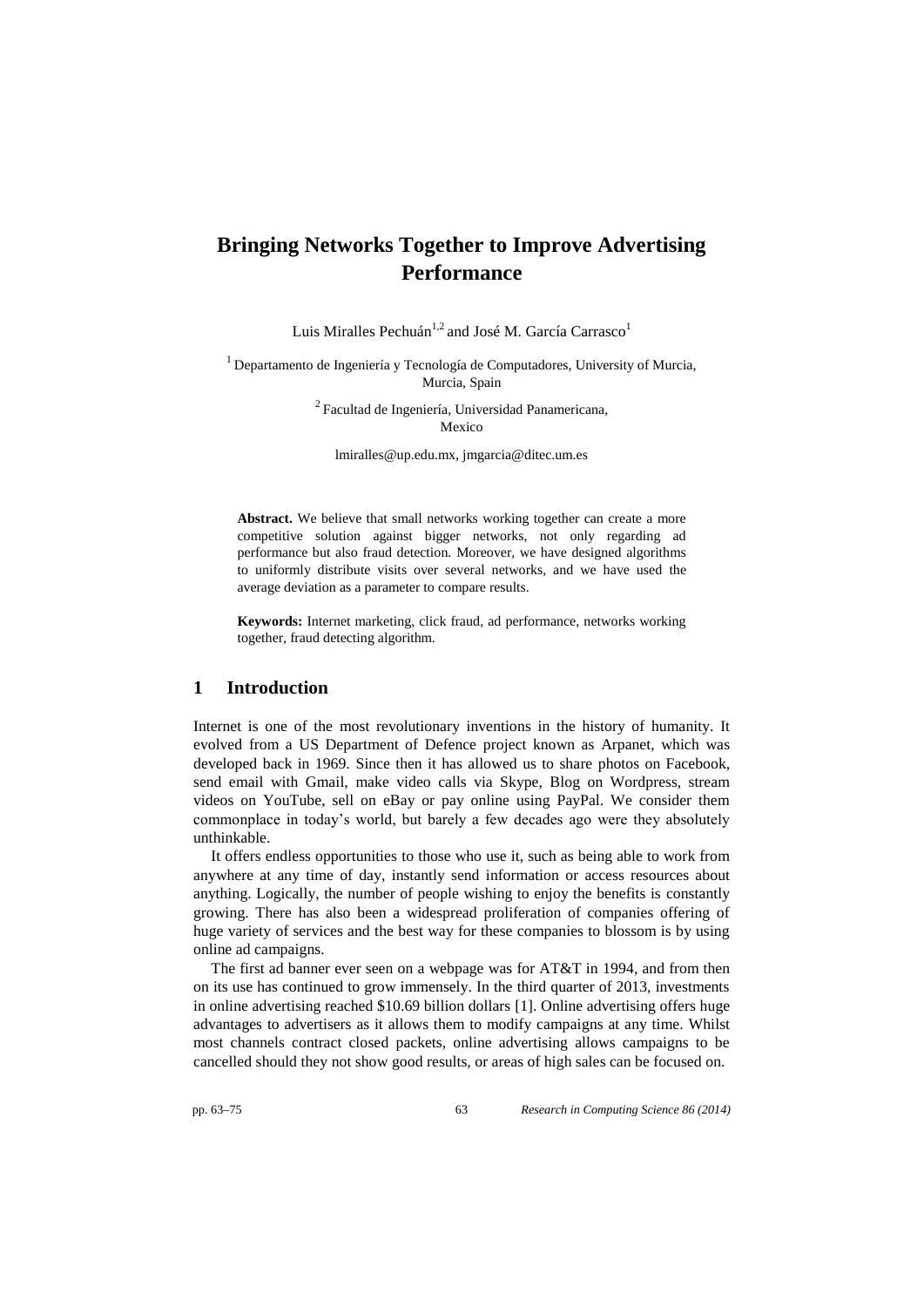Using the web we can check campaign quality in real time, with parameters like number of products sold or the average time users spend on our page. This kind of publicity allows us to select a segmented public with usable-to-program parameters such as age, gender, geographic zone, likes and much more, thanks to networks holding a huge amount of user data.

The cost of such campaigns can be adapted to any budget, as we can select the number of ads to be shown. Finally, we can establish a bidirectional user channel giving us immediate feedback. Such users act by forwarding messages, bookmarking the page or recommending it to a friend.

# **2 The Problems with Being Small**

The main objectives of any advertising platform are to show users the most relevant ads and reduce the number of faults in fraudulent clicks to zero. The largest ad platforms are at an advantage in respect to the smaller networks given that they have more secure fraud detection systems. This allows them to get more advertisers and publishers, in turn creating higher revenues creating a vicious circle making the small networks even smaller and themselves even bigger.

### **2.1 Ad Performance**

As advertisers make more and more specific campaigns, the number of pages they can be on reduces, but at the same time they are more effective given that advertisers are paying a higher price. This is known as targeting [3]. In order to develop a good targeting campaign, we must filter out a series of parameters such access keywords, age, gender, income level, location and likes from user profiles. Another series of attributes, although not as influential must still be taken into account. They include browser, search engine, operating system or device being used.

When a page is visited by a user fitting the desired characteristics an ad is shown and if it results in a click, the advertiser is charged accordingly. A large platform with a lot of publishers can easily find any page related to and be accepted by an advertisers requirements. On the other hand, if the ad network has very few publishers and works independently, ads will receive much less coverage<sup>1,</sup> or rather they will not be shown as much and will hence be seen by less users. To solve this issue, generic campaigns are created with the disadvantage of lower performance.

#### **2.2 Fraud Detection**

 $\overline{a}$ 

First, we have to emphasize that fraud really is a threat. According to experts, 15% of all clicks are fraudulent and out of that 20% go undetected [4]. This means that we

<sup>&</sup>lt;sup>1</sup> Coverage has a value of 0  $\&$  100 and represents the number of times an ad is shown to a user. Having 50% coverage means half the visits have not created revenue, due to them not meeting any advertisers' requirements.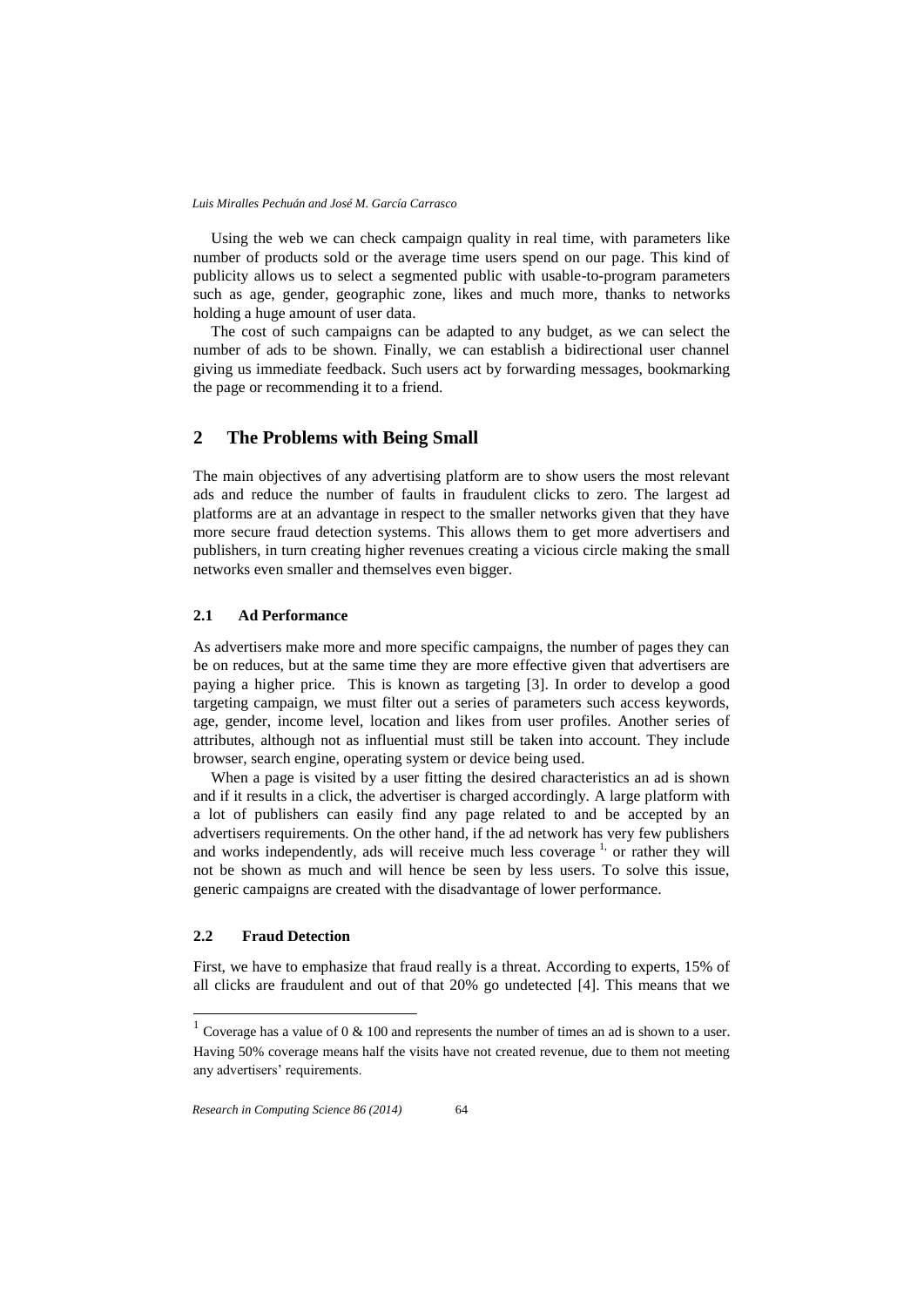can discount that  $3\%$  (0.15 x 0.2) from what is paid by advertisers. As stated by Tuzhilin, it is statistically possible for some advertisers to be unsatisfied, but if the rest are happy the platform will be successful [5].

The problem arises when the number of fraudulent clicks increases, or the ability to detect competition clicks decreases. Publishers prefer working with the best performing platform for their ad space, and advertisers look to improve campaign results [6].

Large ad networks make millionaire investments and tend to use specialized equipment to continuously improve their fraud detection systems. Their false click detection system is also much more superior to those used by small networks. Google for example knows the  $CTR<sup>2</sup>$  of every class of webpage, so should a page have different statistics to the rest, it can be easily detected.

Following Kirchhoff's principal<sup>3</sup>, the major platforms should publish the techniques used by scammers and the methods used to detect them, enabling systems to be more secure. Furthermore, there has been research that talks of the convenience of networks working together to improve fraud detection [7]. However, large networks are trusted precisely for their click detecting capability so if all platforms were equally secure, the competitive advantage would disappear.

# **3 Small Networks Working Together**

Some authors affirm that the exchange of ads represent the future of online advertising and the solution for small ad platforms however for such exchanges to be successful firstly the issue of click fraud and the legal questions regarding user privacy need resolving; and an exchange model, that generates benefits for all parties involved, needs developing.

#### **3.1 Working Together to Improve Performance**

l

Advertising exchanges consist of platforms exchanging visits not meeting the requirements of any of their advertisers, or they are simply looking for an advertiser willing to pay more. In this model, advertisers pay for space only if certain requirements are met, and editors leaves a space on their page to be filled by the most profitable ad. Let's imagine there are two small ad platforms, SpainOnline97 and BrazilMarket43. Most of SpainOnline97's advertisers would be Spanish speakers and most of BrazilMarket43's would be Portuguese speakers. If these two networks were

 $2^2$  CTR is the number of clicks received by an ad divided by the number of times it has been seen, e.g. if 15 clicks have been received and it has been seen 1000 times, the CTR will be 1.5%.

<sup>&</sup>lt;sup>3</sup> The success of a cryptographic algorithm should not remain a secret. Any algorithm employed using cryptography is published, and should the system become susceptible to an efficient attack, it automatically improves or stops. This policy has allowed systems to be ever more secure, and is now almost invulnerable.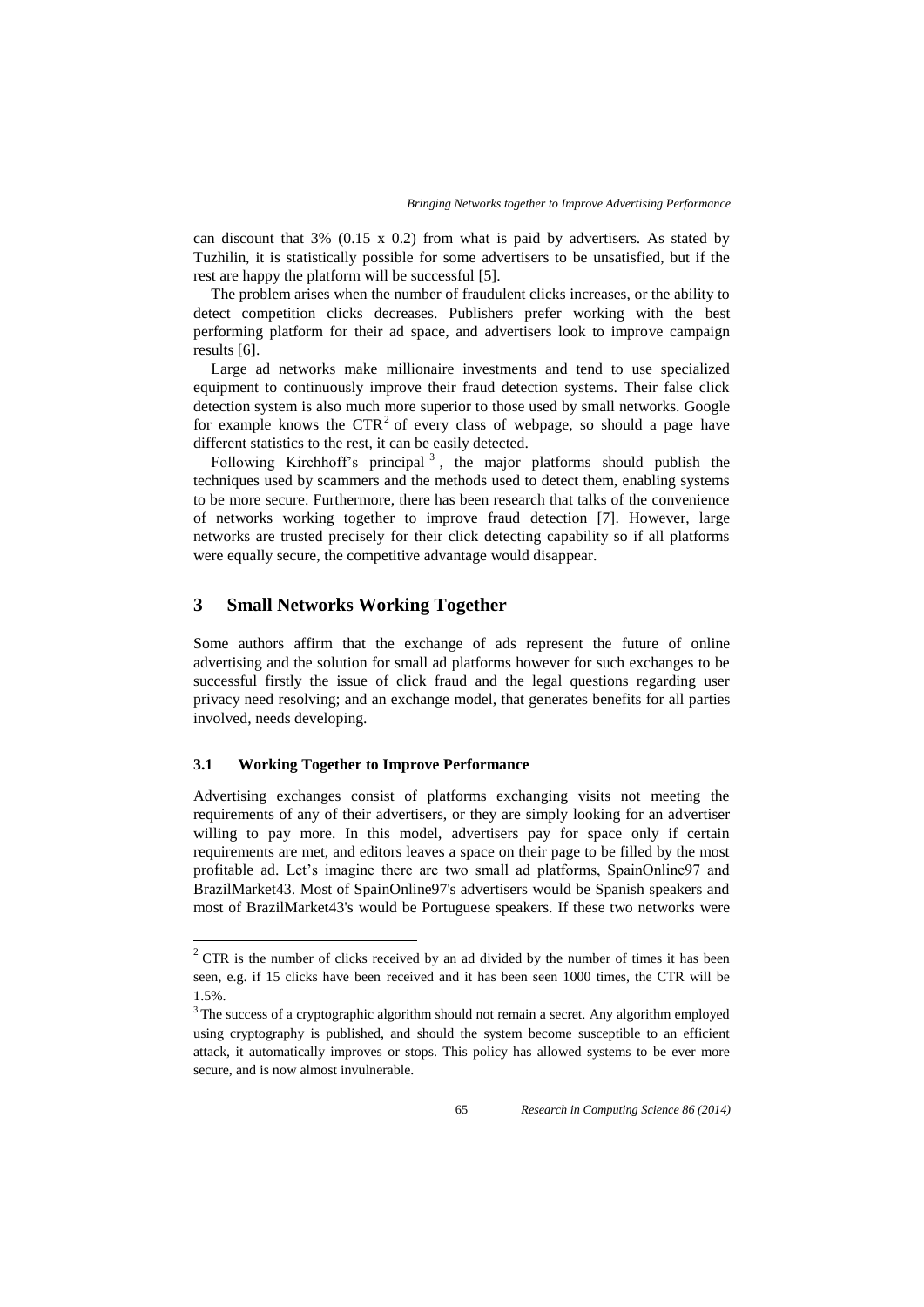to exchange ads, a user from Spain visiting a BrazilMarket43 page could be shown ads from Spain and are much more likely to be interested in buying the product and vice versa.

Most platforms follow IAB standards, making exchanges easier. This can seem simple when there are only two networks working together, but when hundreds of networks with thousands of advertisers there are certain factors to taken into account, such as: volume, revenues, fraud committed by advertisers or adequately distributed visits.

In order to make such exchanges possible, we need to develop an algorithm, taking into account the fact the ad is to be shown in split seconds and at the same time be really effective, so it is recommended using parallelization.

### **3.2 Working Together against Fraud**

A cost reducing solution could be for ad platforms to outsource click detection to specialists, although the problem is that these specialists could be tempted to create their own threats to ensure work or ally with cheating publishers to increase revenue.

Advertising platforms face many threats such as Click-bots, illegal traffic or users with bad intentions nonetheless [7], these are no different to each other where a platform is concerned, to when a platform detects a malicious IP and warns the rest, the threat is taken care of [8].

Information sharing is an advantage so that all platforms can offer a better service to advertisers, as well as reducing the number of undetected fraudulent clicks. Such advantages include:

- Awareness of page CTRs from other platforms, so should a user have a page with similar characteristics but a distinct CTR, it will be suspicious.
- Sharing of suspect IPs.
- $-$  Updating proxy list<sup>4</sup> to invalidate clicks originating from them.
- Share new click-bot [9] detecting methods.
- Comparing ratios from a specific editor with those from editors of other platforms. This tells us if it differs from the average.
- Calculating percentage of fraudulent clicks in order to apply discounts to advertisers.

### **3.3 Privacy**

l

Advertising platforms recollect user information when services are used. Both Google Analytics and Webmaster tools allow Google to access many different statistics including how long a user remains on a certain page, number of average pages visited

<sup>&</sup>lt;sup>4</sup> A proxy is a program or device that connects to the internet from another computer. It is used to maintain anonymity, or better security. In the case of click fraud, it allows clicks to be made without the IP being detected.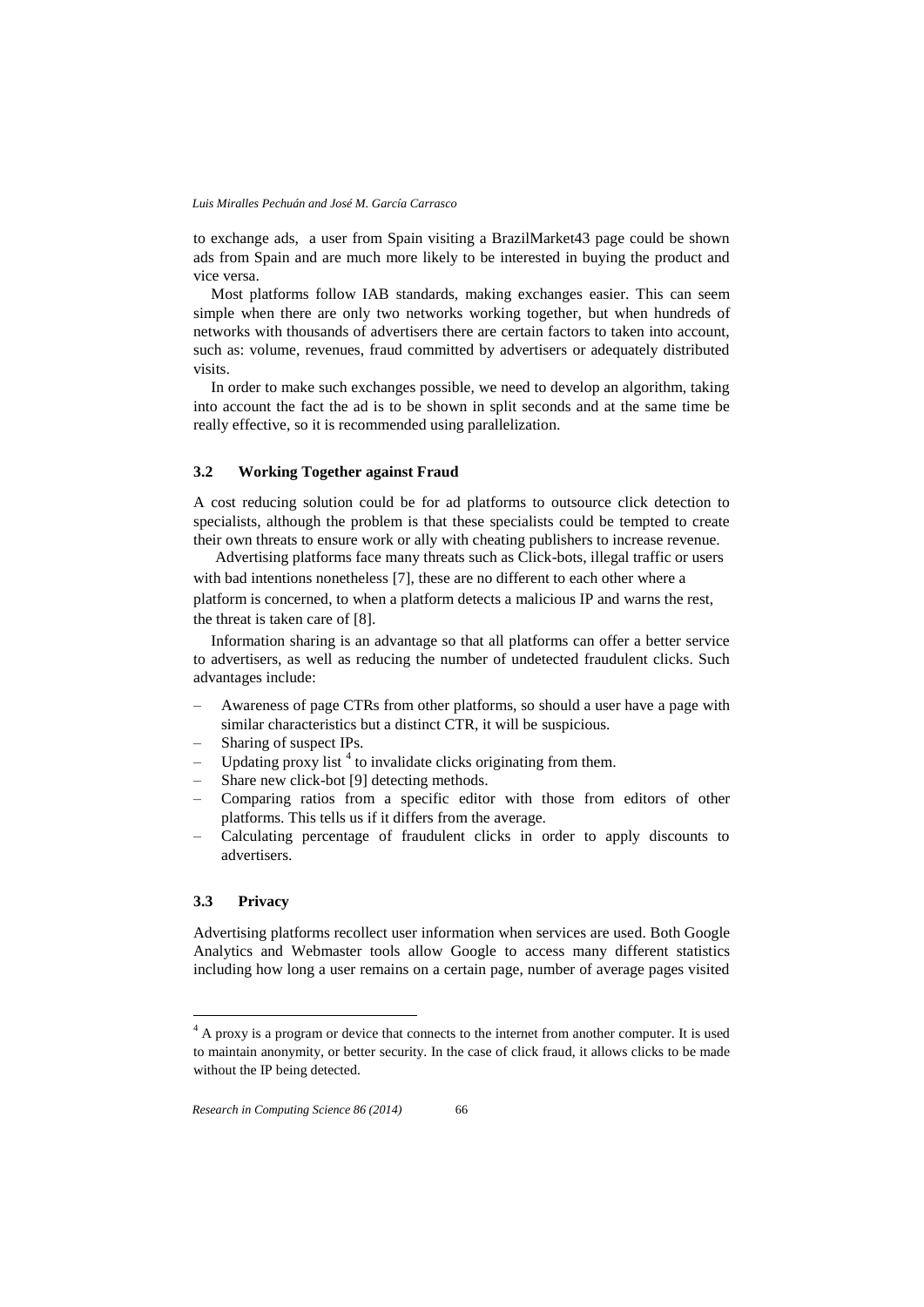and much more. The more user information they have, if used effectively, the more personalised ads shown can be, but privacy must always be strictly respected.

In order to protect themselves from being reported regarding privacy, platforms oblige users to accept these services in their terms and conditions. To guarantee the right to privacy [10] and at the same time segment publicity, platforms create profiles where such information is saved. Theoretically, the profiles are not associated with any particular person, but instead work anonymously. It has been known for these profiles to be tracked by security organisations in the detection of possible terrorist threats and paedophiles.

# **4 Algorithms to Improve Advertising Management Performance**

### **4.1 Networks Working Together to Increase Ad Coverage**

Here we aim to show how to improve coverage; this means the higher the percentage of satisfied visits, the higher the number of collaborating networks. To make this test possible we obtained a total of 104,151 real visits from the site history of buscadoreseninternet.net from 01/06/12 to 01/01/13. Each visit uses a series of fields as seen in Table 1.Visits were exported into an excel table from Google Analytics so they can be seen clearly as shown in Table 2.

To show how to improve we have compared each visit on the table with ad campaign requirements given by X participating networks (where  $X = 1, 2, 3, 5, 10$ , 25, 50, 100). Each network has 10 campaigns, giving a total of 1000 campaigns simultaneously, giving X a value of 100.

The values selecting each advertiser for each parameters are randomly established based on probability of occurrence, meaning that should 90% of operating systems in visit history be running Windows, the probability of the advertiser choosing the Windows value as the OS parameter will be 90%. As shown in the table, advertisers select where to show their ads from a series of fields, these could include country, city or page category with the ad platform adding ads to relevant webpages using an algorithm.

For each of the options shown in Table 5 different parameters are configured. The number of parameters to be configured depends on the size of the biggest option, making campaigns more specific as well as more difficult to cover.

In Table 4 the Y axis represents the number of options, and the X axis represents configurable parameters, which were explained earlier in Table 1.

In Table 5 the X axis shows coverage related to the number of networks working together and the Y axis show options to be selected by advertisers upon making campaigns. Parameters to be configured can be seen above in Table 4.

As can be seen in the table, when more networks work together coverage is greatly improved.

67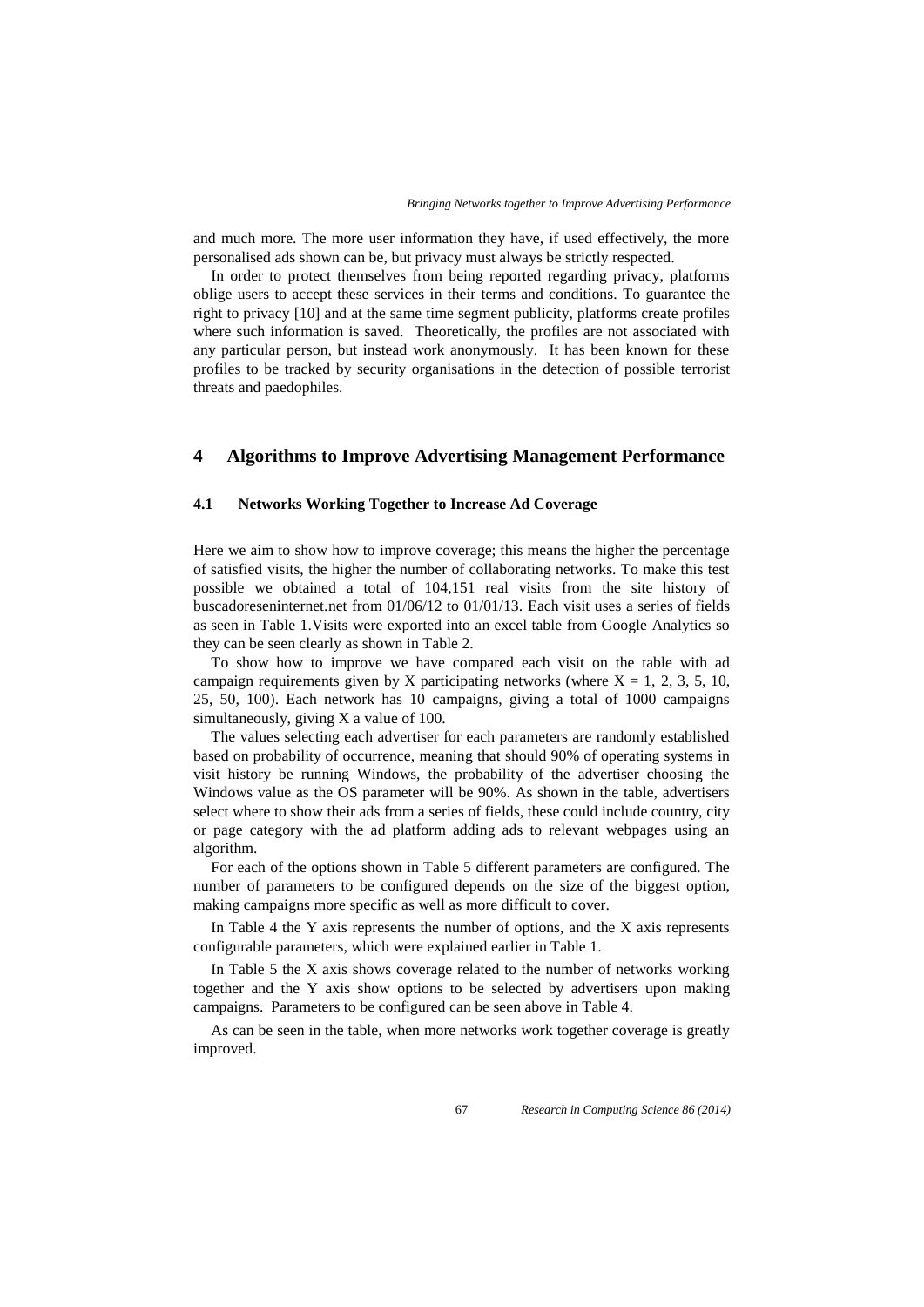### **4.2 Distributing Visits**

Apart from trying to improve coverage by contacting other ad platforms, ads must be distributed as fairly as possible. To do this, three algorithms have been developed and for quality assurance a method of average deviation was developed, the lower the average deviation the better the algorithm to be used will be.

| $\vert$ 1        | Time                      | This refers to the time of day of the visit. It ranges from 0 to 24<br>E.g. 2,4,6 etc                                                                                                                            |
|------------------|---------------------------|------------------------------------------------------------------------------------------------------------------------------------------------------------------------------------------------------------------|
| $\overline{2}$   | <b>Browser</b>            | This refers to the user's browser e.g. Internet Explorer, Google<br>Chrome, Mozilla Firefox                                                                                                                      |
| 3                | <b>Browser</b><br>version | Indicating the browser version being used e.g. in Internet<br>Explorer you can see version 9.0, 8.0 $& 7.0$ etc.                                                                                                 |
| $\overline{4}$   | Operating<br>System       | This refers to the OS of the computer the webpage is being<br>accessed from. The most common being Windows, but Mac OS<br>X and Linux are also used.                                                             |
| 5                | <b>OS</b> Version         | This refers to OS version e.g. Windows 7, 8 or Mac OS X Lion<br>etc.                                                                                                                                             |
| 6                | Flash version             | Many browsers have flash preinstalled in order to open certain<br>pages, of which there are many versions e.g. 11.3 r31, la 10.0 r32<br>or 10.2 r153.                                                            |
| $\boldsymbol{7}$ | Has flash?                | This parameter indicates if the browser has flash. The value is<br>YES or NO.                                                                                                                                    |
| 8                | Screen bitrate            | This refers to number of bits required to show a pixel. The most<br>common is 24-bit or 32-bit.                                                                                                                  |
| 9                | Screen<br>resolution      | This is the number of pixels the monitor has, it is usually (shown<br>in width x length) around $1280x1024$ or $1024x768$ .                                                                                      |
| 10               | Country                   | Using the IP we can determine the country of the visit.                                                                                                                                                          |
| 11               | City                      | As well as country we can also determine the city the visit is<br>coming from.                                                                                                                                   |
| 12               | Language                  | Language being used on user's system e.g. es-419, es, es-mx.                                                                                                                                                     |
| 13               | Network<br>address        | the<br><b>ISP</b><br><b>This</b><br>refers<br>url<br>the<br>$\mathbf{t}$<br>visiting<br>from<br>user is<br>e.g. megared.net.mx, cablevision.net.mx, prod-<br>infinitum.com.mx,cableonline.com.mx, maxcom.net.mx. |
| 14               | Network<br>name           | This refers to the name of the network being used by the user e.g.<br>uninetredirection management, uninet s.a. de c.v                                                                                           |
| 15               | Access page               | This is the page where our visit originates from, usually a search<br>engine such asyahoo.com, but it could also be being accessed<br>directly or through a link.                                                |
| 16               | Visit type                | Visit type could be organic if a search engine is used, or referral<br>is a reference is used.                                                                                                                   |

**Table 1.** User visit parameters.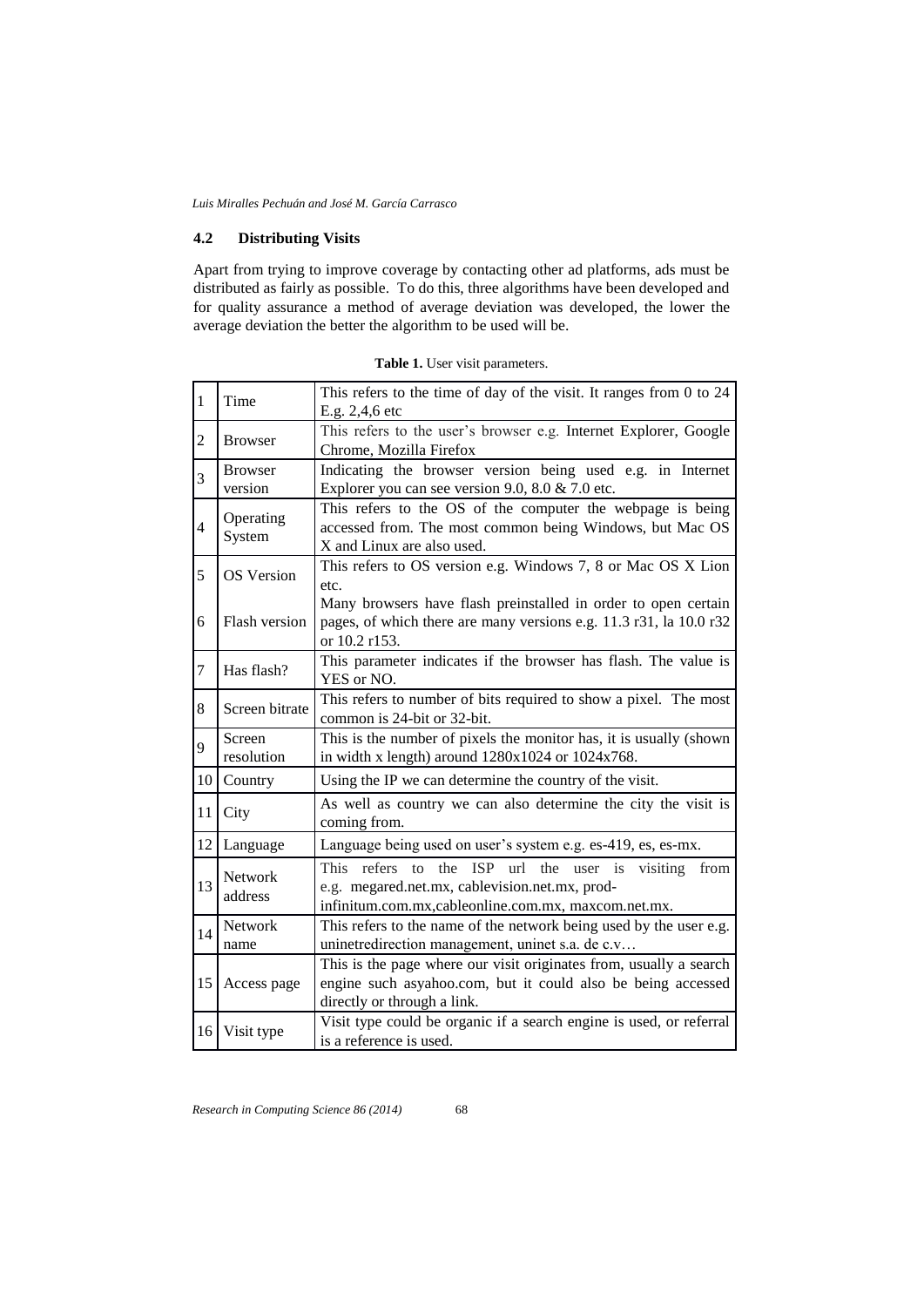*Bringing Networks together to Improve Advertising Performance*

|                | <b>Field 1</b> | Field 2      | Field 3 | Field     | <b>Field N-1</b> | <b>Field N</b> |
|----------------|----------------|--------------|---------|-----------|------------------|----------------|
| Visit 1        | Firefox        | 16.0         | Windows | 7         | 11.4 r402        | $24$ -bit      |
| Visit 2        | Chrome         | 22.0.1229.92 | Windows | <b>XP</b> | 11.4 r31         | $32$ -bit      |
| Visit $\ldots$ | I. Explorer    | 8.0          | Windows |           | (not set)        | $32$ -bit      |
| Visit N-1      | I. Explorer    | 8.0          | Windows |           | $11.1$ r $102.$  | $32$ -bit      |
| <b>Visit N</b> | Chrome         | 21.0.1180.89 | Windows | <b>XP</b> | 11.3 r31         | $32$ -bit      |

**Table 2.** Storing user visits.

**Table 3.** Storing user visits.

|                     | <b>Field 1</b>       | Field 2      | <b>Field 3</b> | Field           | Field<br>$N-1$ | <b>Field N</b>    |
|---------------------|----------------------|--------------|----------------|-----------------|----------------|-------------------|
| <b>Advertiser 1</b> | Chrome,<br>Firefox   | 16.0         | Windows        | XP.7            | 11.4<br>r402   | 24-bit,<br>32-bit |
| Advertiser 2        | Chrome.              | 22.0.1229.92 | Windows        | XP              | 11.4<br>r31    | $32$ -bit         |
| <b>Advertiser N</b> | Internet<br>Explorer | 8.0          | Windows        | XP <sub>1</sub> | (not<br>set)   | $32$ -bit         |

**Table 4.** Parameters selected for each option.

|                       | 1 | 2   | 3 | 4         | 5   | 6 | 7 | 8 | 9                   | 10    |           | 11 12 13 14 15 16 |   |   |     |   |
|-----------------------|---|-----|---|-----------|-----|---|---|---|---------------------|-------|-----------|-------------------|---|---|-----|---|
| <b>Option 1</b>       |   |     |   |           |     |   |   |   |                     | Χ     |           |                   |   |   |     |   |
| <b>Option 2</b>       |   | X   |   |           |     |   |   |   |                     | X     |           |                   |   |   |     |   |
| Option 3              |   | X   |   | X         |     |   |   |   |                     | X     |           |                   |   |   |     |   |
| <b>Option 4</b>       |   | X   |   | X         |     |   |   |   |                     | X     |           | X                 |   |   | X   |   |
| Option 5              |   | X   |   | X         |     |   |   |   |                     | X     | X X       |                   |   |   | X   |   |
| Option 6              |   | X   |   | X         |     |   |   | X |                     | X     | X X       |                   |   |   | X   |   |
| <b>Option 7</b>       |   | X   |   | X         |     |   |   |   |                     |       | X X X X X |                   |   |   | X   |   |
| <b>Option 8</b>       |   | X X |   | X         |     |   |   |   |                     | X X X | X X       |                   |   |   | X   |   |
| Option 9              |   | X X |   |           | X X |   |   |   |                     | X X X | X X       |                   |   |   | X   |   |
| Option 10             |   |     |   | X X X X X |     |   |   |   |                     | X X X | X X       |                   |   |   | X   |   |
| Option 11 X X X X X   |   |     |   |           |     |   |   |   |                     | X X X | X X       |                   |   |   | X X |   |
| Option 12 $X X X X X$ |   |     |   |           |     |   |   |   | X X X               |       | X         | X                 | X | X | X   | X |
| Option 13             |   |     |   |           |     |   |   |   | X X X X X X X X X X |       | X         | X                 | X | X | X   | X |

69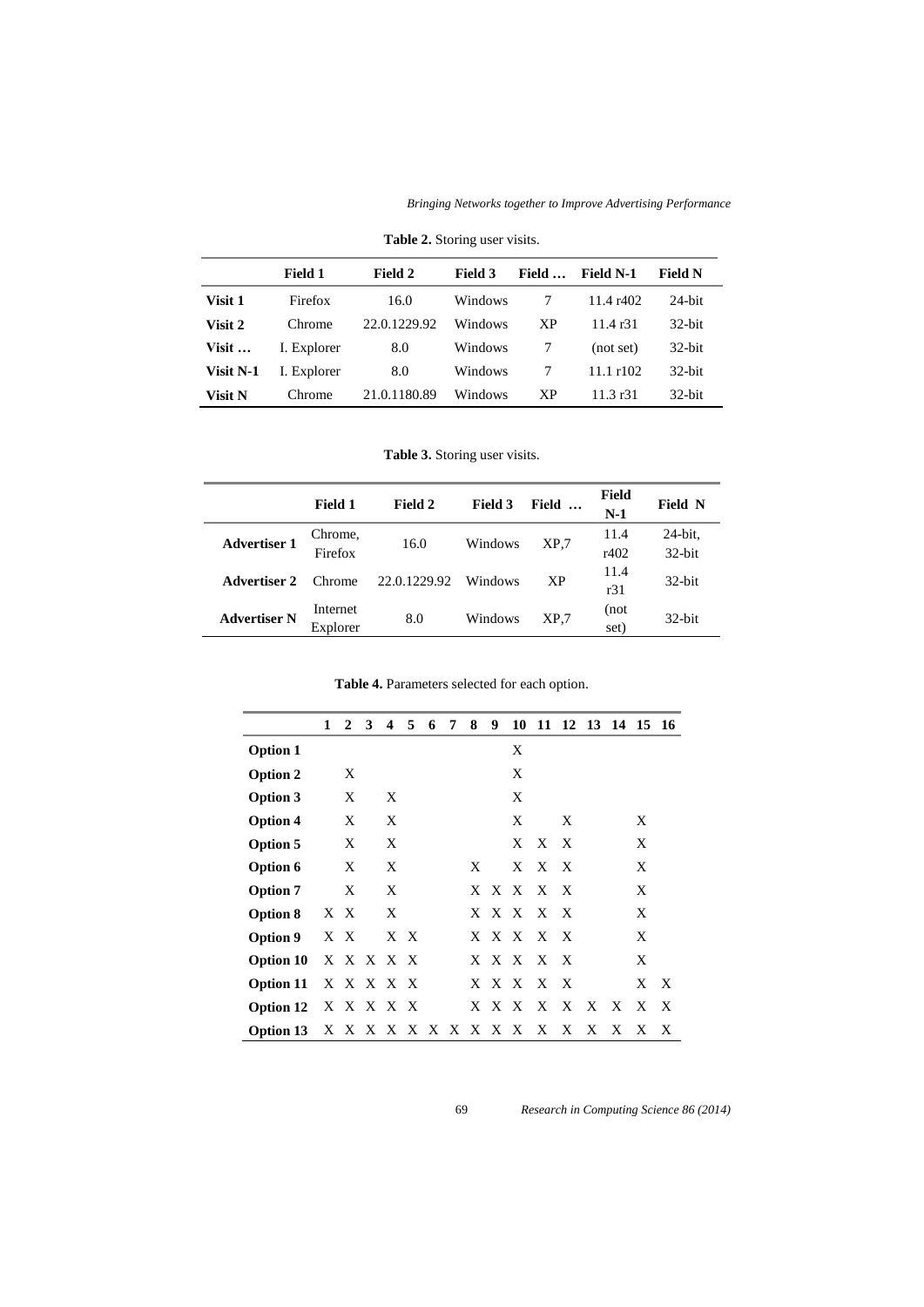*Luis Miralles Pechuán and José M. García Carrasco*

**Table 5.** Advertising coverage in relation to number of networks and options.

| Ad<br>Coverage   | 1          | $\mathbf{2}$ | 3          | 5       | 10        | 25        | 50      | 100     |
|------------------|------------|--------------|------------|---------|-----------|-----------|---------|---------|
| Option 1         | 0.65901    | 0.79542      | 0,85574    | 0,9092  | 0,95288   | 0.98307   | 0.99184 | 0.9943  |
| Option 2         | 0.35315    | 0.51562      | 0,63524    | 0,73938 | 0,8384    | 0.92112   | 0.95214 | 0.97189 |
| Option 3         | 0.34136    | 0,5101       | 0,60923    | 0,71234 | 0,82205   | 0,8987    | 0,93521 | 0,95982 |
| <b>Option 4</b>  | 0.15334    | 0.25803      | 0,33614    | 0,43064 | 0,53901   | 0,65418   | 0.73267 | 0.79566 |
| Option 5         | 0.02476    | 0.04473      | 0,06103    | 0,09263 | 0,15475   | 0,25647   | 0,3468  | 0.44492 |
| Option 6         | 0.01351    | 0.02455      | 0.03379    | 0,05396 | 0.09425   | 0,17517   | 0,25696 | 0.34725 |
| <b>Option 7</b>  | 0.00169    | 0.00344      | 0,00549    | 0,00882 | 0,01675   | 0,03739   | 0,06599 | 0.10764 |
| <b>Option 8</b>  | 9.4E-05    | 0,00019      | 0,0003     | 0,0005  | 0,001     | 0,00249   | 0,00487 | 0.00955 |
| Option 9         | $6.9E-0.5$ | 0.00015      | 0,00023    | 0,00036 | 0,00071   | 0,00176   | 0,00343 | 0.00663 |
| <b>Option 10</b> | 1.9E-05    | $3.5E-0.5$   | 5.1E-05    | 8,3E-05 | 0,00015   | 0,00036   | 0,00073 | 0.00146 |
| <b>Option 11</b> | 1.2E-05    | $2.5E-0.5$   | $4.3E-0.5$ | 7.4E-05 | 0,00014   | 0,00038   | 0,00074 | 0.00147 |
| <b>Option 12</b> | 3E-06      | 7E-06        | 9E-06      | 1.4E-05 | $3.1E-05$ | 7,6E-05   | 0,00016 | 0.0003  |
| <b>Option 13</b> | 1E-06      | 2E-06        | 2E-06      | 4E-06   | 0.00001   | $2,6E-05$ | 5,1E-05 | 0,0001  |

**Table 6.** Average deviation from the simple algorithm.

| <b>Simple</b>    | $\overline{2}$ | 3       | 4       | 5       | 10      | 25      | 50           | 100     |
|------------------|----------------|---------|---------|---------|---------|---------|--------------|---------|
| <b>Option 1</b>  | 25317,5        | 25074,4 | 22688,6 | 20387,7 | 13193,3 | 6422,08 | 3512,67      | 1862,84 |
| <b>Option 2</b>  | 8876,84        | 10684,2 | 10747,8 | 10379,5 | 8419,45 | 4901,6  | 2913,74      | 1634,75 |
| Option 3         | 10042,8        | 10521,1 | 10715,2 | 10377,8 | 8224,26 | 4796,97 | 2852,07      | 1603,25 |
| <b>Option 4</b>  | 4939,88        | 5217,37 | 5425,4  | 5236,4  | 4307,7  | 2754,35 | 1763,37      | 1064,59 |
| <b>Option 5</b>  | 620,12         | 776,33  | 818,67  | 819,45  | 816,09  | 679,08  | 525,36       | 374,93  |
| Option 6         | 396,52         | 475,69  | 499,97  | 511,62  | 497,21  | 428,71  | 350,36       | 268,62  |
| <b>Option 7</b>  | 55,81          | 67,19   | 85,37   | 90,59   | 92,42   | 90,14   | 86,49        | 74,27   |
| Option 8         | 5,14           | 5,72    | 6,04    | 5,95    | 6,63    | 6,81    | 6,76         | 6,92    |
| Option 9         | 3,44           | 3,68    | 4,15    | 4,02    | 4,77    | 5,09    | 5,18         | 5,15    |
| <b>Option 10</b> | 1,26           | 1,4     | 1,41    | 1,4     | 1,45    | 1,52    | 1,56         | 1,6     |
| <b>Option 11</b> | 1,11           | 1,34    | 1,44    | 1,52    | 1,54    | 1,59    | 1,59         | 1,55    |
| <b>Option 12</b> | 0,24           | 0,28    | 0,33    | 0.34    | 0.42    | 0.48    | 0,47         | 0,47    |
| <b>Option 13</b> | 0,09           | 0,14    | 0,17    | 0.19    | 0,21    | 0,2     | 0,2          | 0.19    |
|                  |                |         |         |         |         |         | <b>Total</b> | 276,473 |

The average deviation is the average of the absolute values of the deviations from the mean and is shown as Dm.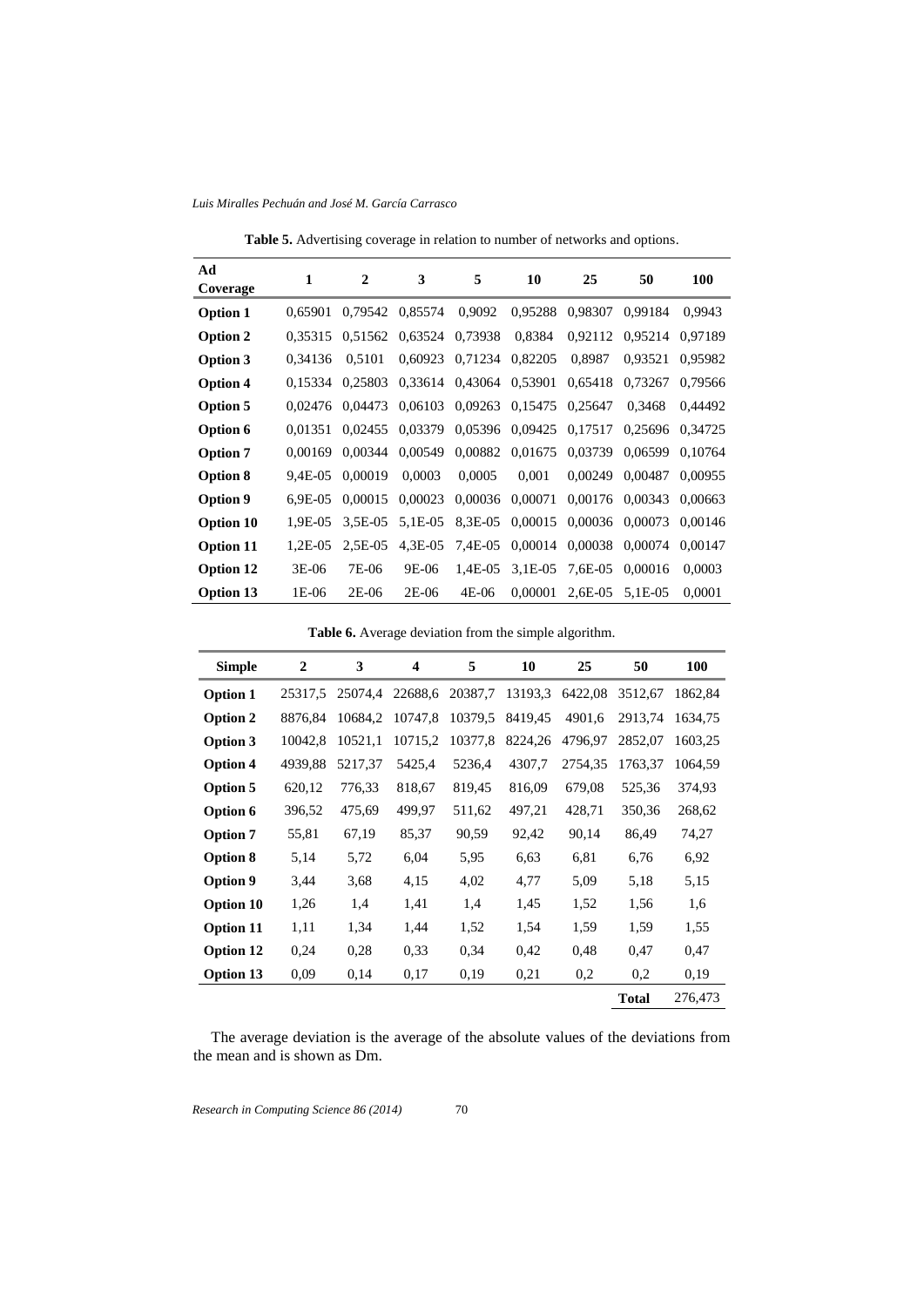*Bringing Networks together to Improve Advertising Performance*

$$
Dm = \frac{1}{n} \sum_{i=1}^{n} |X_i - X|
$$
\n(1)

The Simple algorithm first contacts the number one network and in the case it cannot satisfy the request, number 2 will be contacted and so forth until the last network is reached. Table 6 shows the results obtained.

The Round Robin algorithm first contacts the number 1 network in the first cycle, but the second time it moves on to contacting network number 2. Whenever a visit distributed it starts contacting the following network from the last time it was run. The results are shown in Table 7.

| Round            | $\mathbf{2}$ | 3       | 4       | 5       | 10      | 25     | 50           | 100    |
|------------------|--------------|---------|---------|---------|---------|--------|--------------|--------|
| <b>Option 1</b>  | 4747,32      | 4666,87 | 3856,47 | 3486,34 | 1925,38 | 798,02 | 409.9        | 207,55 |
| <b>Option 2</b>  | 2981,15      | 3936,11 | 3509,33 | 3172,09 | 1916,85 | 890,94 | 461,24       | 233,56 |
| Option 3         | 3951,06      | 3976,8  | 3721,39 | 3456,14 | 2009,65 | 900,78 | 451,18       | 230,77 |
| <b>Option 4</b>  | 2646,23      | 2643,42 | 2668,82 | 2349,33 | 1599,45 | 774,59 | 425,82       | 224,63 |
| <b>Option 5</b>  | 634,12       | 692,18  | 659,68  | 729,41  | 659,47  | 445,21 | 277,43       | 160,23 |
| Option 6         | 390,75       | 433,59  | 453,86  | 456,33  | 454,81  | 316,1  | 221,94       | 137,84 |
| <b>Option 7</b>  | 70,19        | 78,44   | 87,07   | 92,67   | 95,09   | 90,39  | 77,25        | 61,37  |
| <b>Option 8</b>  | 4,37         | 5,32    | 5,51    | 5.54    | 6,44    | 7,01   | 7,05         | 6,82   |
| <b>Option 9</b>  | 3,19         | 3,71    | 4,25    | 4,8     | 4,85    | 5,15   | 5,21         | 5,21   |
| <b>Option 10</b> | 0.99         | 1,21    | 1,28    | 1,28    | 1,42    | 1,55   | 1,59         | 1,59   |
| <b>Option 11</b> | 1,24         | 1,23    | 1,37    | 1,41    | 1,46    | 1,48   | 1,5          | 1,49   |
| <b>Option 12</b> | 0,31         | 0,39    | 0.36    | 0,37    | 0,4     | 0.45   | 0.44         | 0.45   |
| <b>Option 13</b> | 0.08         | 0,14    | 0,16    | 0.19    | 0,23    | 0,2    | 0,2          | 0,2    |
|                  |              |         |         |         |         |        | <b>Total</b> | 77,116 |

**Table 7.** Average deviation of Round Robin algorithm.

The Minimum algorithm always contacts the network with the least satisfied visits. To do this it requires the help of a table showing the number of visits distributed per network. The results are shown in Table 8.

**Table 8.** Average deviation of Minimum algorithm.

| <b>Minimum</b>                                         | 2                                        | 3 | 4 | 5. | 10 | 25                                             | 50   | 100   |
|--------------------------------------------------------|------------------------------------------|---|---|----|----|------------------------------------------------|------|-------|
| <b>Option 1</b> 255,76 56,35 22,82 15,74 4,24          |                                          |   |   |    |    | 0.78                                           | 0.43 | 0.37  |
| <b>Option 2</b> 1290,72 539,18 287,88 76,91 16,09 1,75 |                                          |   |   |    |    |                                                | 0.61 | 0.41  |
| <b>Option 3</b> 679.6 466.18 178.16 96.93 12.12 2.69   |                                          |   |   |    |    |                                                | 0.88 | 0.43  |
| Option 4                                               | 1127,77 815,04 630,44 387,4 153,21 16,58 |   |   |    |    |                                                | 2.85 | 0.95  |
| Option 5                                               |                                          |   |   |    |    | 634,4 692,12 647,37 625,64 493,62 208,01 74,87 |      | 15.33 |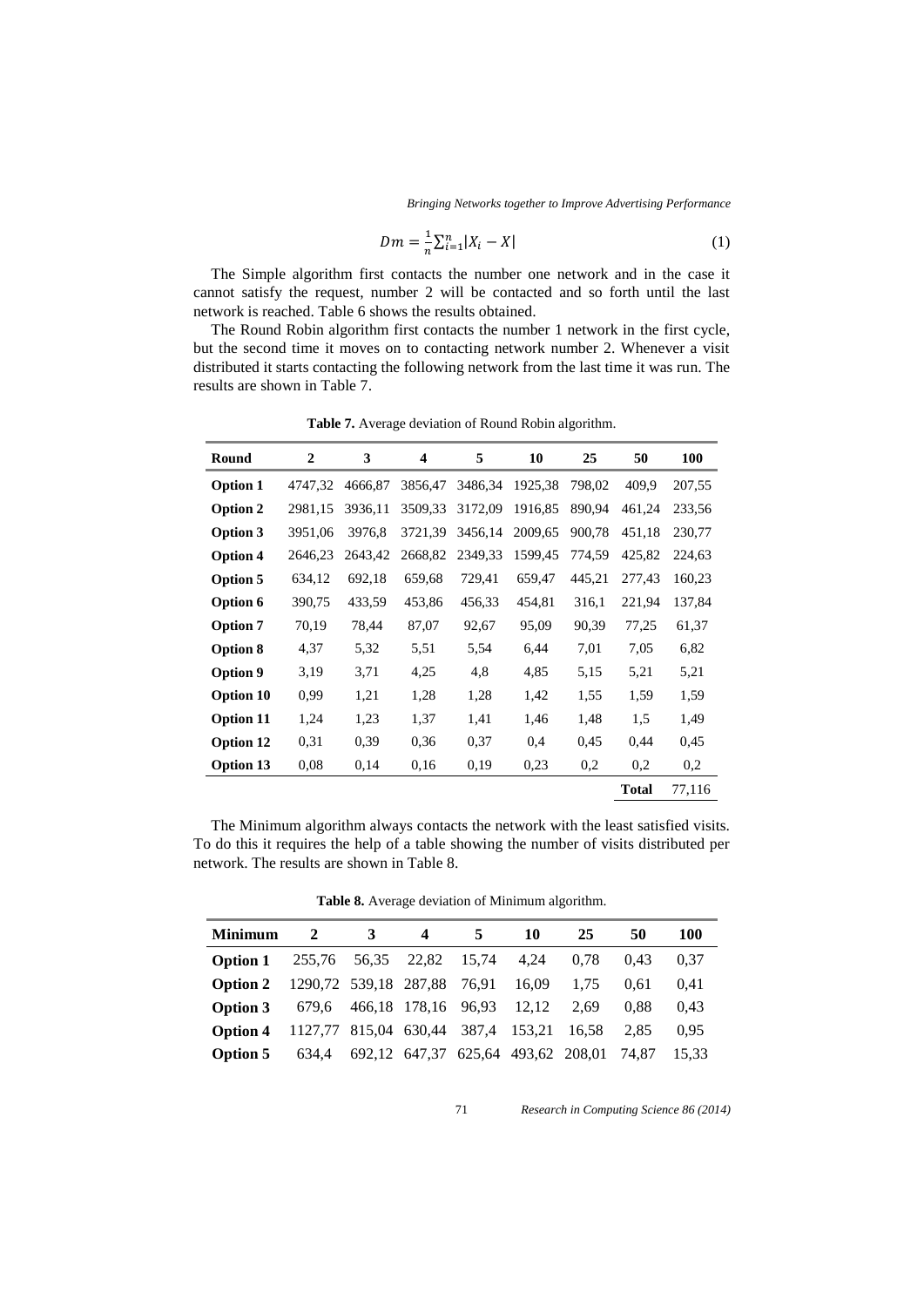*Luis Miralles Pechuán and José M. García Carrasco*

| <b>Minimum</b>   | $\mathbf{2}$ | 3      | 4      | 5      | 10     | 25     | 50           | <b>100</b> |
|------------------|--------------|--------|--------|--------|--------|--------|--------------|------------|
| Option 6         | 376.96       | 442,27 | 432,25 | 425,59 | 344,21 | 202,55 | 97.03        | 32,26      |
| <b>Option 7</b>  | 62,33        | 77,08  | 81,23  | 86,55  | 91,51  | 81,2   | 66,91        | 47,92      |
| <b>Option 8</b>  | 5,13         | 5,68   | 5,8    | 5,96   | 6,42   | 6,82   | 6,75         | 6,65       |
| Option 9         | 3,15         | 4      | 4,7    | 4,51   | 5,1    | 5,15   | 5,19         | 4,93       |
| <b>Option 10</b> | 1,09         | 1,54   | 1,51   | 1,51   | 1,47   | 1,55   | 1,52         | 1,51       |
| <b>Option 11</b> | 1,17         | 1,44   | 1,56   | 1,53   | 1,54   | 1,58   | 1,61         | 1,62       |
| <b>Option 12</b> | 0,37         | 0,4    | 0.44   | 0,41   | 0,43   | 0,49   | 0,47         | 0,47       |
| <b>Option 13</b> | 0,1          | 0,14   | 0.16   | 0,17   | 0,2    | 0,2    | 0,2          | 0,2        |
|                  |              |        |        |        |        |        | <b>Total</b> | 13,595     |

To compare results we have summed up all the tests from each algorithm. Using the lowest sum from each one. The best results were gained by the Minimum (13595.04), followed by Round Robin (77115.58) and finally the Simple (276473.42).

### **4.3 A Fraud Detecting Algorithm**

To test the improvements to fraud detection in a collaborative environment, the captcha technique [11] was used along with irrelevant ads [12]. This helps us detect fraudulent IPs. The captcha technique requires asking users to solve a "captcha", when access to ad content is desired. If captchas were to be put on all ads, users would become frustrated so they are only applied to about 20% of ads. The irrelevant ad technique shows a determined user ads unrelated to their profile, meaning that clicks do not come from user interest but rather by malicious means. The user is not expected to click such ads, so there is a high probability that any clicks being made are from botnets or a group of poorly trained, fraudulent users.



**Fig. 1.** Network collaboration model for fraud reduction.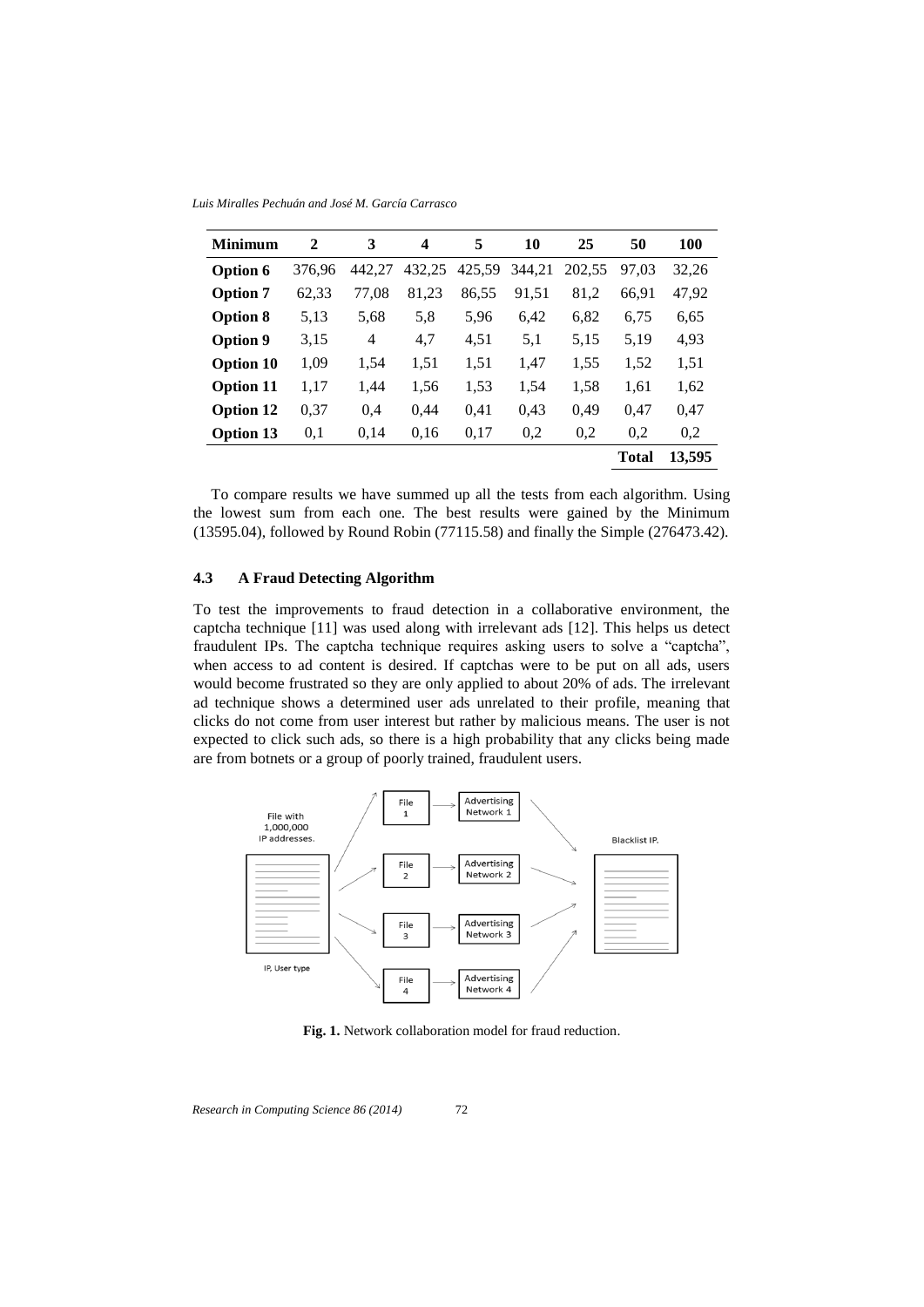If we abuse these, the fraudulent user will feel watched, and will realize that something is not right, provoking them to change techniques. To show the improvement to fraud detection techniques in proportion to collaborating networks, a model where networks exchanged high risk IPs was designed (see Figure 1).

The experiment consisted of creating a catalogue of 100,000 IPs with 10% of them coming from irrelevant ads; of this 10%, 75% come from botnets, 10% fraudulent users and 5% valid users. Of the remaining 90% of visits 80% come from valid users, 15% from botnets and 5% from fraudulent users. 1000 networks took part in the experiment, from which each received 2000 random visits from the original catalogue. To measure fraud detection performance, a check is made using captchas 20% of the time, except in the case of irrelevant ads where checks are always made using captchas. Botnets are unable to able to solve captchas so we will add the IP to a list of suspicious IPs. The detection percentage consists of dividing the number of detected botnets by the numbers of total botnets. Just one network was involved in the first experiment so that there is an empty suspicious IP list. As more networks participated, the number of suspicious IPs on the list increased, so that the 500th network has the fraudulent IPs detected by the previous 499. This explains that as you increase the number of networks their ability to detect fraudulent IPs is higher.

Figure 2 shows the improvements to fraud detection methods against the number of networks working together and number of visits where captchas were applied. The X axis shows the number of networks working together in fraud detection and the Y axis shows the percentage of fraudulent IPs detected.



**Fig. 2.** Percentage of fraudulent IPs detected against number of networks working together in the fight against fraud.

# **5 Conclusions**

The number of internet users has been constantly increasing since the creation of Arpanet back in 1969, the total number of users reached about 2.9 billion in 2014. In developing an online business it is essential to attract visitors, and to do that the most practical way is through online advertising campaigns. The most frequently used payment method is CPC (Cost per Click), where editors pay per every click made by users.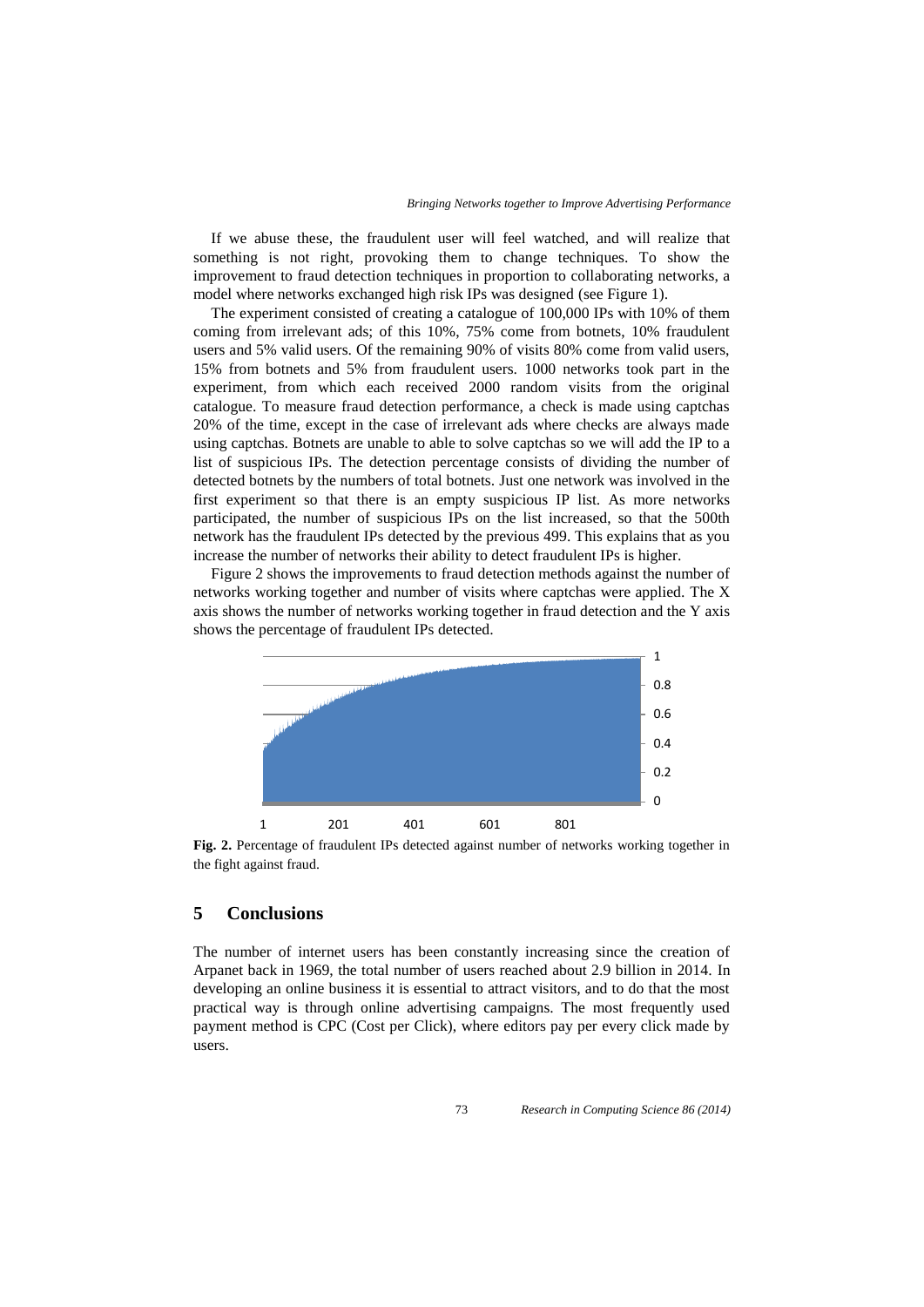The amount of money circulating online has caught the attention of fraudsters for varying reasons. Such fraud arises from the fact it is relatively easy to commit given that victim and attacker are usually in different countries, and evidence is easy to manipulate.

Some examples of infractions committed in online advertising include click inflation, competition clicks, farmed clicks or the famous click bots. The smaller platforms have two difficult problems to solve, causing them to be less competitive when facing the large platforms, and hence are in danger of disappearing. These problems are fighting fraud and improving advertising performance.

On top of that small platforms lack the financial resources to develop technology to distinguish legitimate clicks from false clicks, by either botnets or humans. On the other hand, advertisers are increasingly focusing on micro-targeting which consists of small groups with similar interests. As publishers have few small networks they are quite often unable to meet the requirements of advertisers using such segmented campaigns.

In this article we have described a collaborative model designed to improve small network performance results as well as increasing their ability to detect fraud is designed. It has been demonstrated that the greater the number of networks cooperating the higher the number of adverts that can be covered.

To ensure adverts are shared fairly amongst networks, so everyone gets an equal gain three algorithms have been used: Simple, Round Robin and Minimum visits. Proving the minimum visits algorithm is the best of the three.

To improve fraud detection we have designed a collaborative environment in which each of the networks informs the rest whenever the IP of a determined clickbot or malicious user is detected, showing that detection is significantly improved when networks work together using captcha and irrelevant advertising techniques.

An interesting line of research and one which could be looked upon further is the optimization of campaign performance. The fact of optimizing campaigns to inform advertisers about parameters allow higher revenues to be gained facilitates advertising campaigns, making it unnecessary to hire an expert to review and analyze results.

Since millions of advertisers can participate in advertising exchanges, it is vital to design an algorithm to find the most relevant advert for every single visitor. Such an algorithm should run in a few tenths of a second, so multiple threads running in parallel will have to be used.

### **References**

- 1. Goldberg, L., Silber, S.: IAB internet advertising revenue report. Retrieved from http://www.iab.net/about\_the\_iab/recent\_press\_releases/press\_release\_archive/press\_releas e/pr-122313 (2012)
- 2. Chen, M.: The Effect of Fraud Investigation Cost on Pay-Per-Click Advertising. College of New Jersey, Galloway (2011)
- 3. Moe, W. W.: Targeting Display Advertising. London, UK: Advanced Database Marketing: Innovative Methodologies & Applications for Managing Customer Relationships (2013)